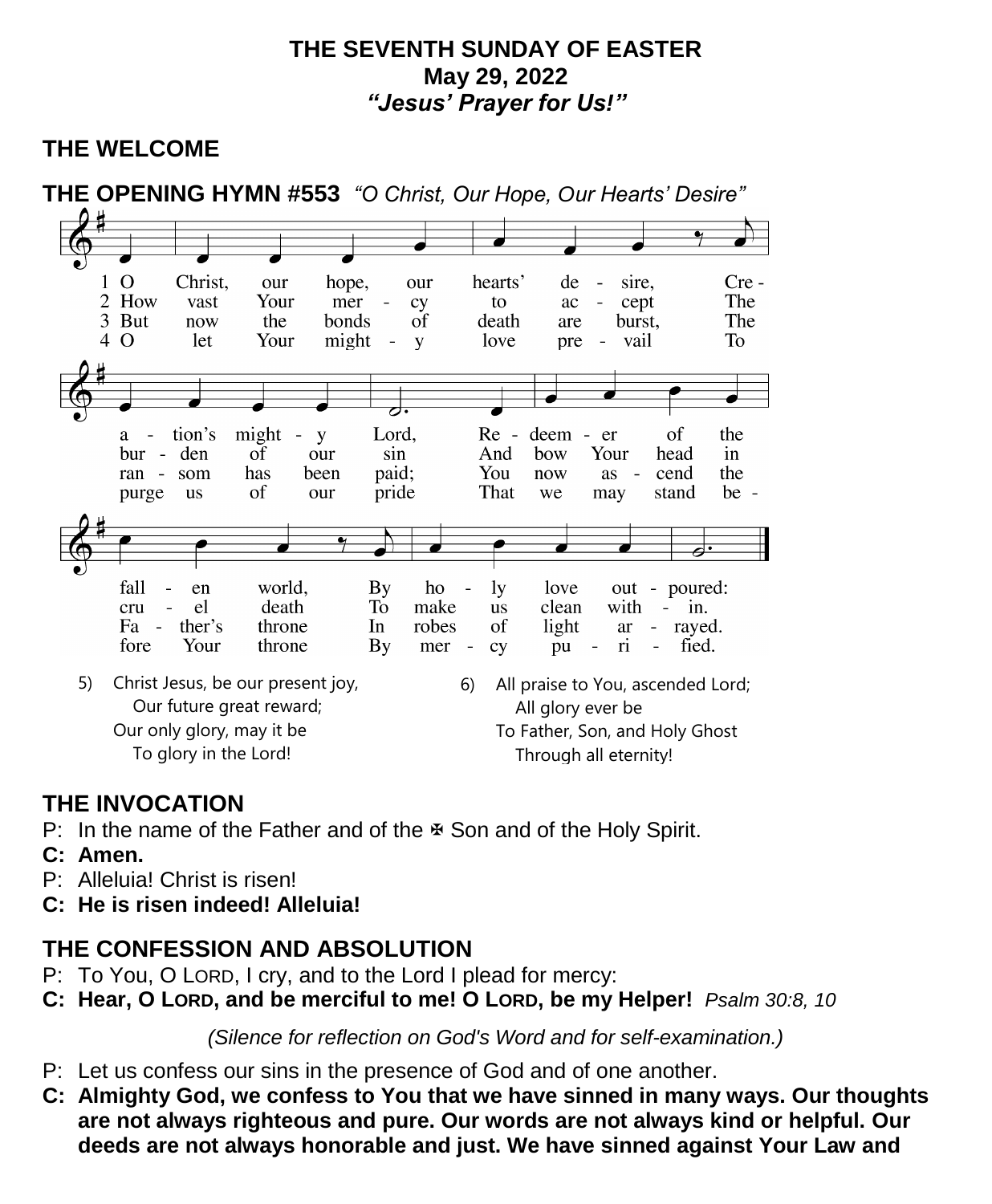**deserve Your punishment. But we are sorry for our sins and sincerely repent of them. We beseech You that, for the sake of Jesus Christ our Lord, You would grant us forgiveness of our sins in thought, word, and deed. By the power of the Holy Spirit, grant us new lives and set our minds and hearts at peace**. **Amen.**

- P: Almighty God in His mercy has given His Son to die for you and for His sake forgives you all your sins. As a called and ordained servant of Christ, and by His authority, I therefore forgive you all your sins in the name of the Father and of the  $\mathbb F$  Son and of the Holy Spirit.
- **C: Amen.**

**THE HYMN OF PRAISE #525** *"Crown Him with Many Crowns"* 1 Crown Him with man - y crowns, The Lamb  $up - on$ His throne; 2 Crown Him the vir - gin's Son, The God in - car - nate born, 3 Crown Him the Lord of Be - hold His hands and love. side, 4 Crown Him the Lord life. Who tri-umphed o'er <sup>of</sup> the grave Hark how the heav'n-ly an-them drowns All mu - sic but its own. Whose arm those crim-son tro-phies won Which now His brow a-dorn: Rich wounds, yet vis -  $i$  - ble  $a$  - bove, In beau - tv glo - ri - fied. strife For And rose  $\vec{v}$  vic - to - rious in the those He came to save. Of Him who died for thee. A - wake, my soul, and sing And Fruit of the mys-tic rose, Yet of that rose the stem. **The** N<sub>o</sub>  $an - gels$  in the sky  $Can$ ful -  $ly$ bear that sight, But **His** glo-ries now we sing. Who died and rose Who on high. hail Him as thy match-less king Through all  $e$  - ter - ni - ty. ev - er flows, The root whence mer - cy babe of Beth - le - hem. down - ward bend their won-d'ring eyes At mys-ter-ies so bright. died  $e$  - ter - nal life to bring And lives that death may die. 5 Crown Him the Lord of heav'n, Enthroned in worlds above, Crown Him the king to whom is giv'n The wondrous name of Love. Crown Him with many crowns As thrones before Him fall; Crown Him, ye kings, with many crowns, For He is king of all.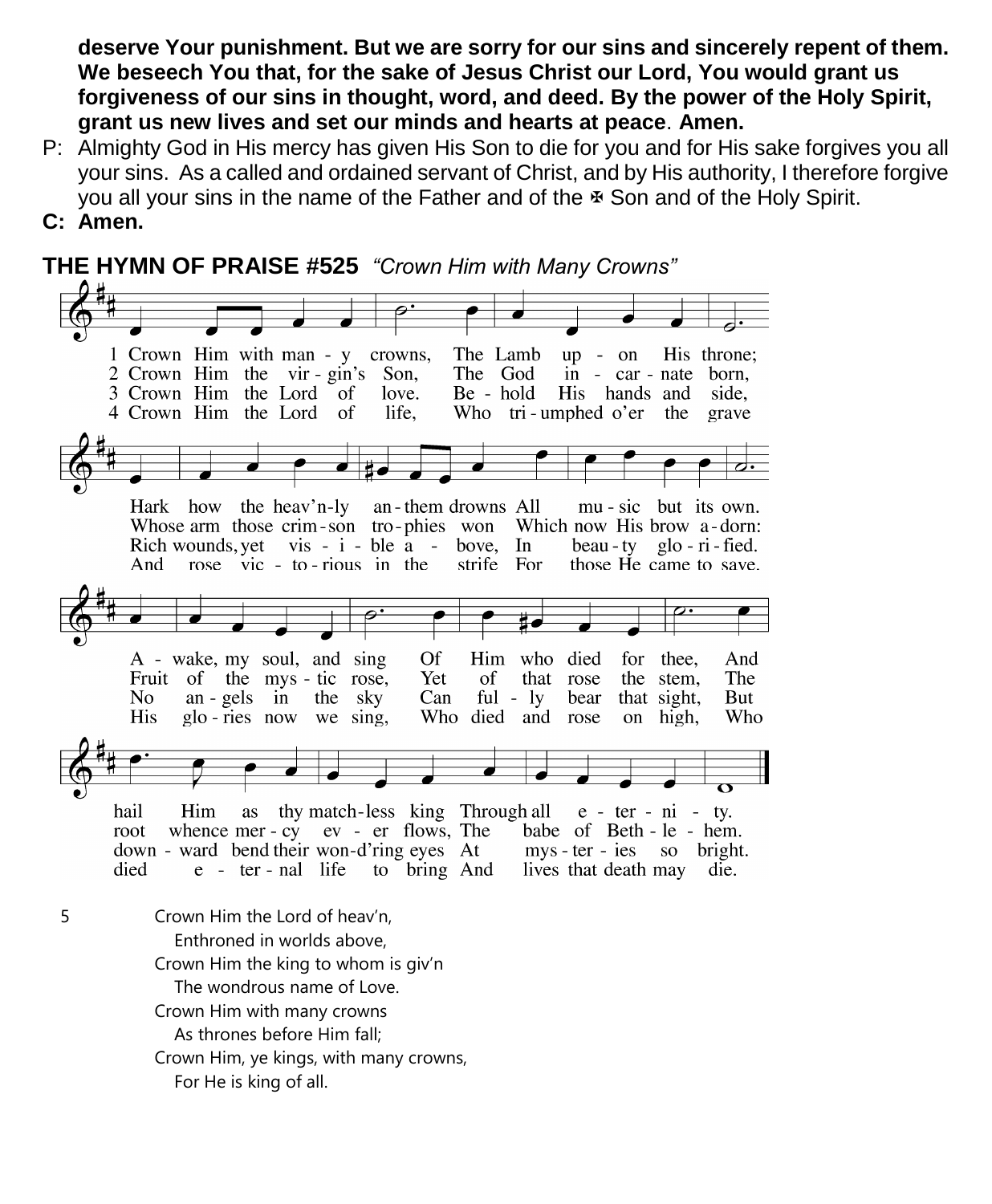# **THE PRAYER OF THE DAY**

P: Let us pray. Lord Jesus, You prayed for all believers the night You were betrayed. Point us to the source of Your glory, the cross, and remind us of all You have done to win us, for You live and reign with the Father and the Holy Spirit, one God, now and forever.

#### **C: Amen.**

# **THE FIRST READING** Acts 1:12-26 (ESV)

Then they returned to Jerusalem from the mount called Olives, which is near Jerusalem, a Sabbath day's journey away. And when they had entered, they went up to the upper room, where they were staying, Peter and John and James and Andrew, Philip and Thomas, Bartholomew, and Matthew, James the son of Alphaeus and Simon the Zealot and Judas the son of James. All these with one accord were devoting themselves to prayer, together with the women and Mary the mother of Jesus, and His brothers. In those days Peter stood up among the brothers (the company of persons was in all about 120) and said, "Brothers, the Scripture had to be fulfilled, which the Holy Spirit spoke beforehand by the mouth of David concerning Judas, who became a guide to those who arrested Jesus. For he was numbered among us and was allotted his share in this ministry." (Now this man acquired a field with the reward of his wickedness, and falling headlong he burst open in the middle and all his bowels gushed out. And it became known to all the inhabitants of Jerusalem, so that the field was called in their own language Akeldama, that is, Field of Blood.) "For it is written in the Book of Psalms, 'May his camp become desolate, and let there be no one to dwell in it' (Psalm 69:25); and 'Let another take his office' (Psalm 109:8). So one of the men who have accompanied us during all the time that the Lord Jesus went in and out among us, beginning from the baptism of John until the day when He was taken up from us—one of these men must become with us a witness to His resurrection." And they put forward two, Joseph called Barsabbas, who was also called Justus, and Matthias. And they prayed and said, "You, Lord, who know the hearts of all, show which one of these two You have chosen to take the place in this ministry and apostleship from which Judas turned aside to go to his own place." And they cast lots for them, and the lot fell on Matthias, and he was numbered with the eleven apostles.

P: This is the Word of the Lord.

# **C: Thanks be to God.**

# **THE EPISTLE** Revelation 22:1-6, 12-20 (ESV)

Then the angel showed me the river of the water of life, bright as crystal, flowing from the throne of God and of the Lamb through the middle of the street of the city; also, on either side of the river, the tree of lifewith its twelve kinds of fruit, yielding its fruit each month. The leaves of the tree were for the healing of the nations. No longer will there be anything accursed, but the throne of God and of the Lamb will be in it, and His servants will worship Him. They will see His face, and His name will be on their foreheads. And night will be no more. They will need no light of lamp or sun, for the Lord God will be their light, and they will reign forever and ever. And He said to me, "These words are trustworthy and true. And the Lord, the God of the spirits of the prophets, has sent His angel to show His servants what must soon take place." "And behold, I am coming soon. Blessed is the one who keeps the words of the prophecy of this book." I, John, am the one who heard and saw these things. And when I heard and saw them, I fell down to worship at the feet of the angel who showed them to me, but he said to me, "You must not do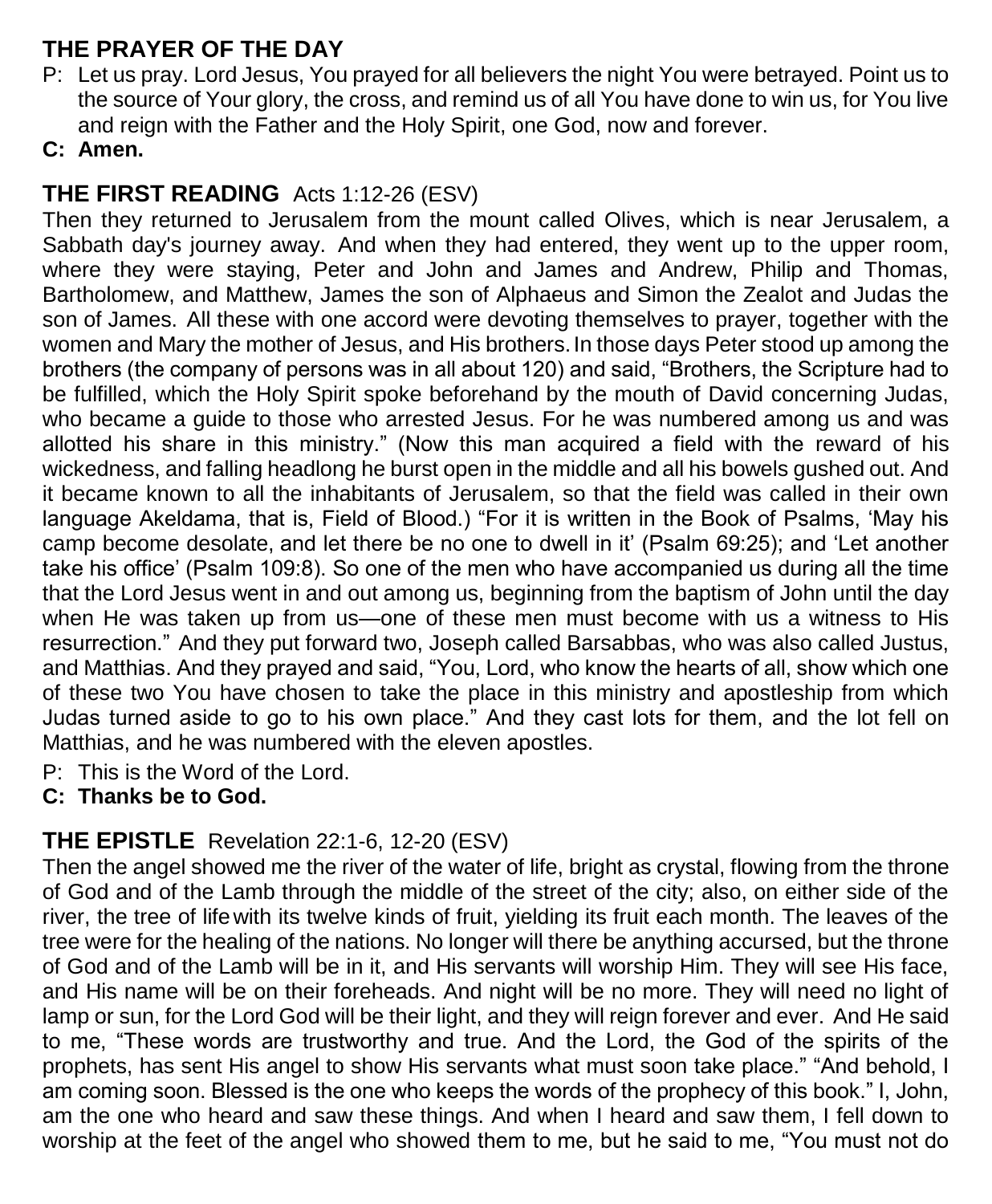that! I am a fellow servant with you and your brothers the prophets, and with those who keep the words of this book. Worship God." And he said to me, "Do not seal up the words of the prophecy of this book, for the time is near. Let the evildoer still do evil, and the filthy still be filthy, and the righteous still do right, and the holy still be holy." "Behold, I am coming soon, bringing my recompense with me, to repay each one for what he has done. I am the Alpha and the Omega, the first and the last, the Beginning and the End. Blessed are those who wash their robes, so that they may have the right to the tree of life and that they may enter the city by the gates. Outside are the dogs and sorcerers and the sexually immoral and murderers and idolaters, and everyone who loves and practices falsehood. I, Jesus, have sent My angel to testify to you about these things for the churches. I am the root and the descendant of David, the bright morning Star."The Spirit and the Bride say, "Come." And let the one who hears say, "Come." And let the one who is thirsty come; let the one who desires take the water of life without price. I warn everyone who hears the words of the prophecy of this book: if anyone adds to them, God will add to him the plagues described in this book, and if anyone takes away from the words of the book of this prophecy, God will take away his share in the tree of life and in the holy city, which are described in this book.He who testifies to these things says, "Surely I am coming soon." Amen. Come, Lord Jesus!

- P: This is the Word of the Lord.
- **C: Thanks be to God.**

#### *(please stand)*

**THE VERSE** "*A Hymn of Glory Let Us Sing"* (#493 verse 5) **Be now our joy on earth, O Lord, And be our future great reward. Alleluia, alleluia! Then, throned with You forever, we Shall praise Your name eternally. Alleluia, alleluia! Alleluia, alleluia, alleluia!**

# **THE HOLY GOSPEL** John 17:20-26 (ESV)

P: The Holy Gospel according to St. John, the seventeenth chapter.

#### **C: Glory to You, O Lord.**

[Jesus prayed] "I do not ask for these only, but also for those who will believe in Me through their word, that they may all be one, just as You, Father, are in Me, and I in You, that they also may be in Us, so that the world may believe that You have sent Me. The glory that You have given Me I have given to them, that they may be one even as We are one, I in them and You in Me, that they may become perfectly one, so that the world may know that You sent Me and loved them even as You loved Me. Father, I desire that they also, whom You have given Me, may be with Me where I am, to see My glory that You have given Me because You loved Me before the foundation of the world. O righteous Father, even though the world does not know You, I know You, and these know that You have sent Me. I made known to them Your name, and I will continue to make it known, that the love with which You have loved Me may be in them, and I in them."

P: This is the Gospel of the Lord.

**C: Praise to You, O Christ.**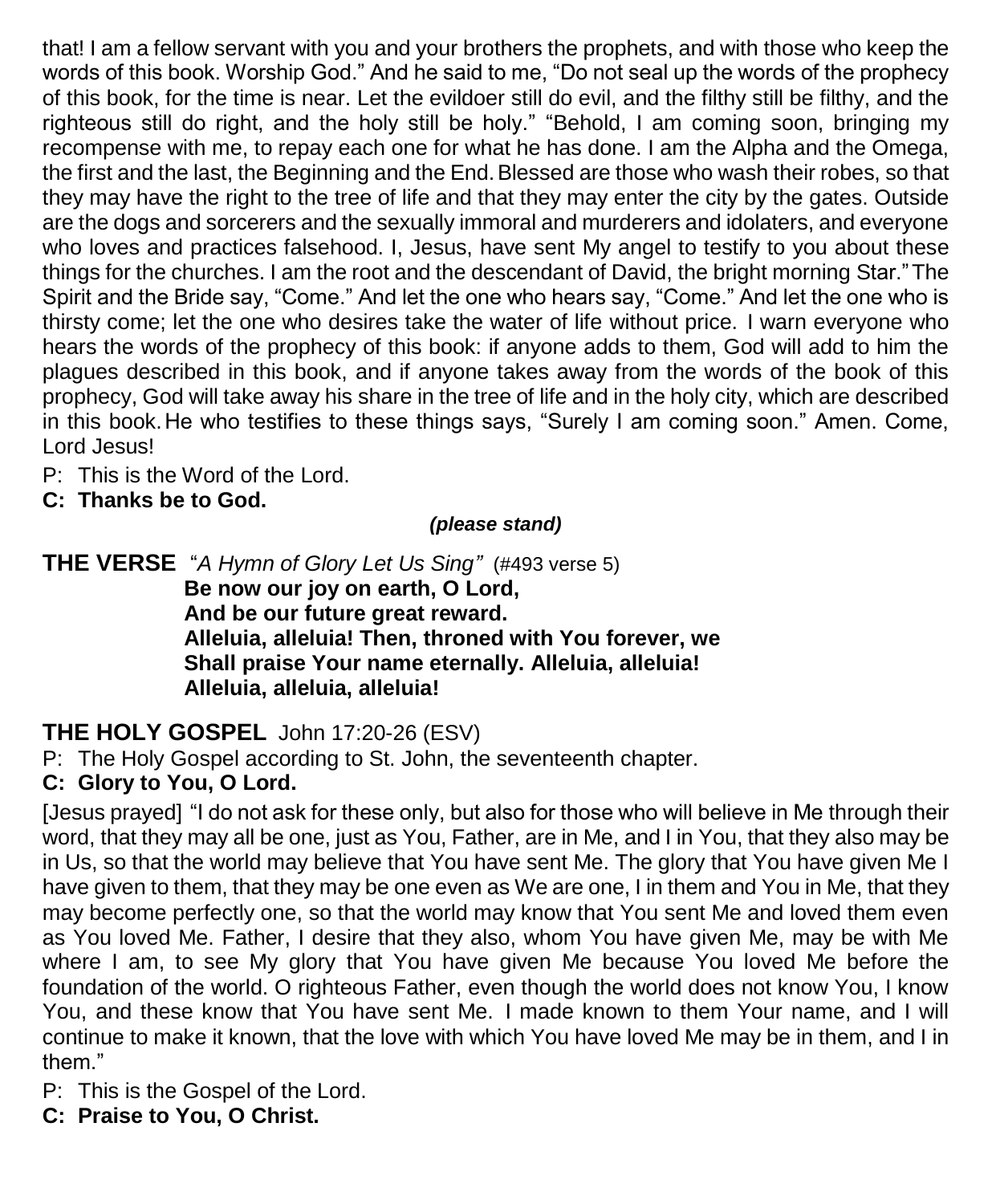#### **THE APOSTLES' CREED**

**I believe in God, the Father Almighty, Maker of heaven and earth.**

**And in Jesus Christ, His only Son, our Lord, who was conceived by the Holy Spirit, born of the virgin Mary, suffered under Pontius Pilate, was crucified, died and was buried. He descended into hell. The third day He rose again from the dead. He ascended into heaven and sits at the right hand of God the Father Almighty. From thence He will come to judge the living and the dead.**

**I believe in the Holy Spirit, the holy Christian Church, the communion of saints, the forgiveness of sins, the resurrection of the body, and the life everlasting. Amen.**

*(please be seated)*

**THE BIBLE MEMORY VERSE FOR MAY** John 16:33 **[Jesus said]** "**In the world you will have tribulation. But take heart; I have overcome the world."**

# **THE CHILDREN'S MESSAGE**